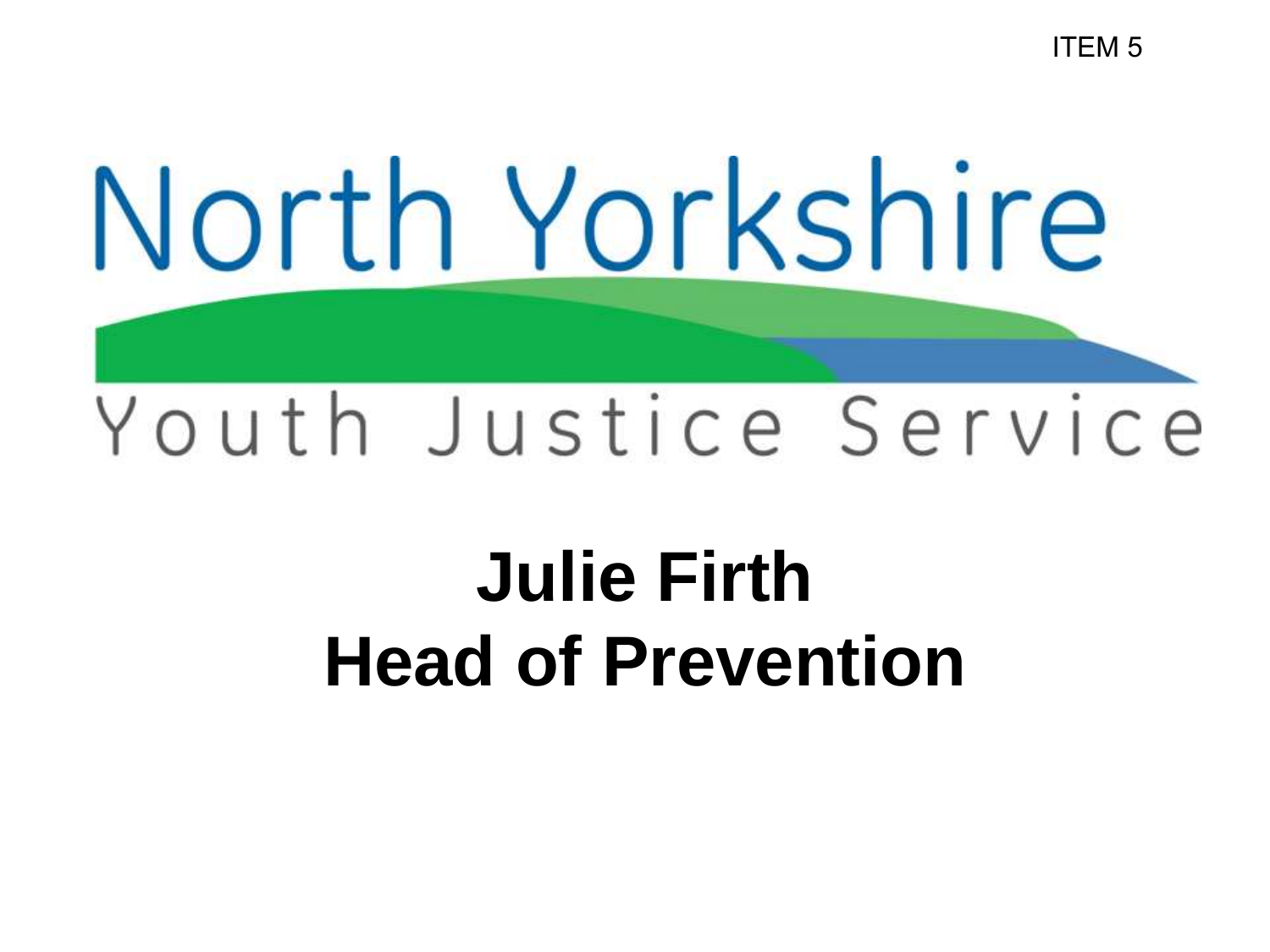

#### **Statutory duties:**

Under **section 39(1) of the 1998 Crime and Disorder Act** (the act) it is the duty of every local authority, acting in co-operation with partner agencies (who are under a duty to co-operate with the local authority), to establish for their area one or more youth offending teams (YOT)

#### **Statutory partners:**

The **YOT statutory partner** agencies are as follows*:*

- Local Authority
- Police
- **Probation**
- Health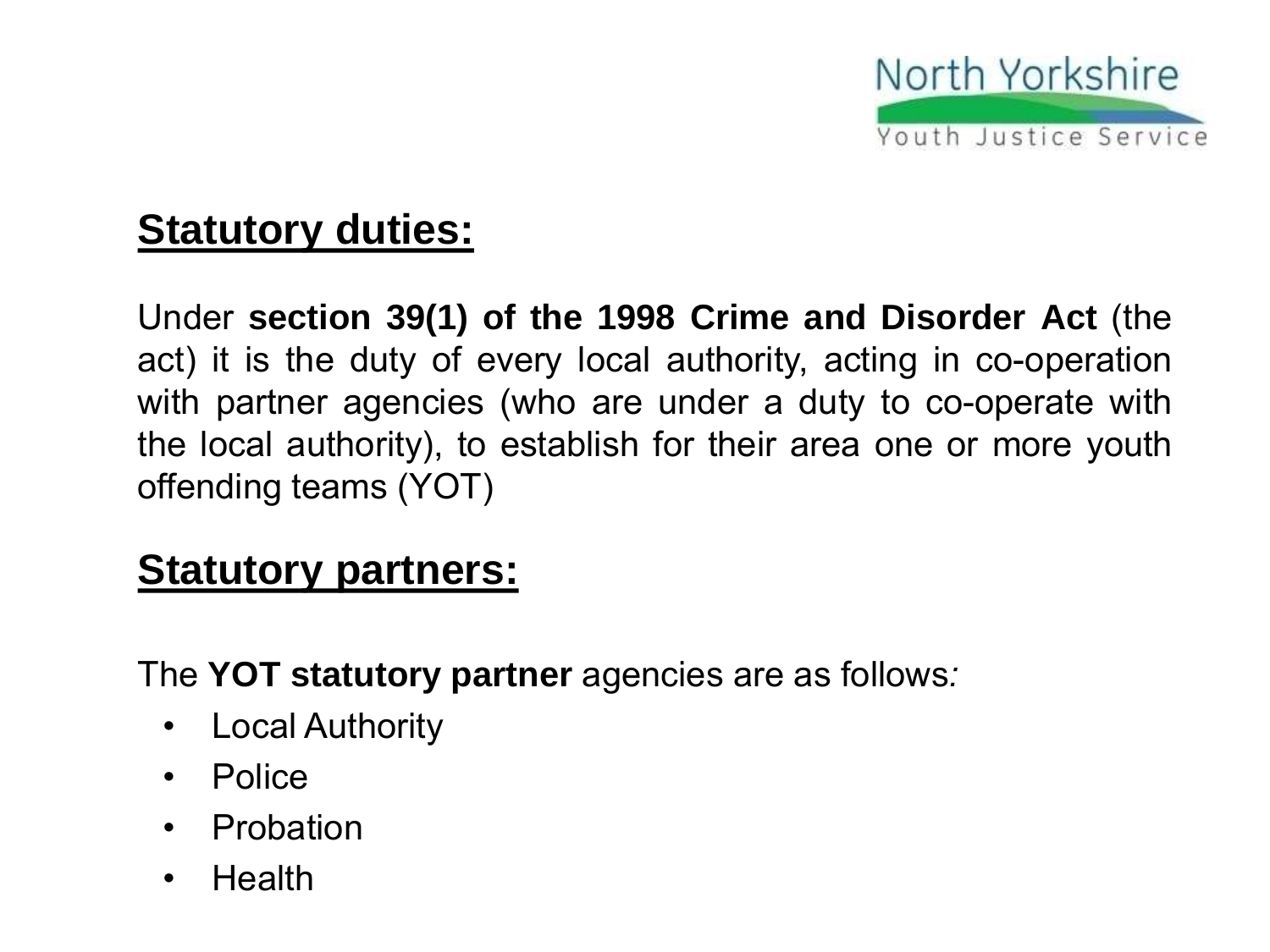

#### **Statutory functions:**

The functions of the YOT are:

- to co-ordinate the provision of youth justice services for all those in the authority's area who need them; and
- to carry out such functions assigned in the LA's youth justice plan

The act also references paragraph 7(b) of Schedule 2 to the Children Act 1989 -the local authority's duty to take reasonable steps designed to encourage children and young persons not to commit offences.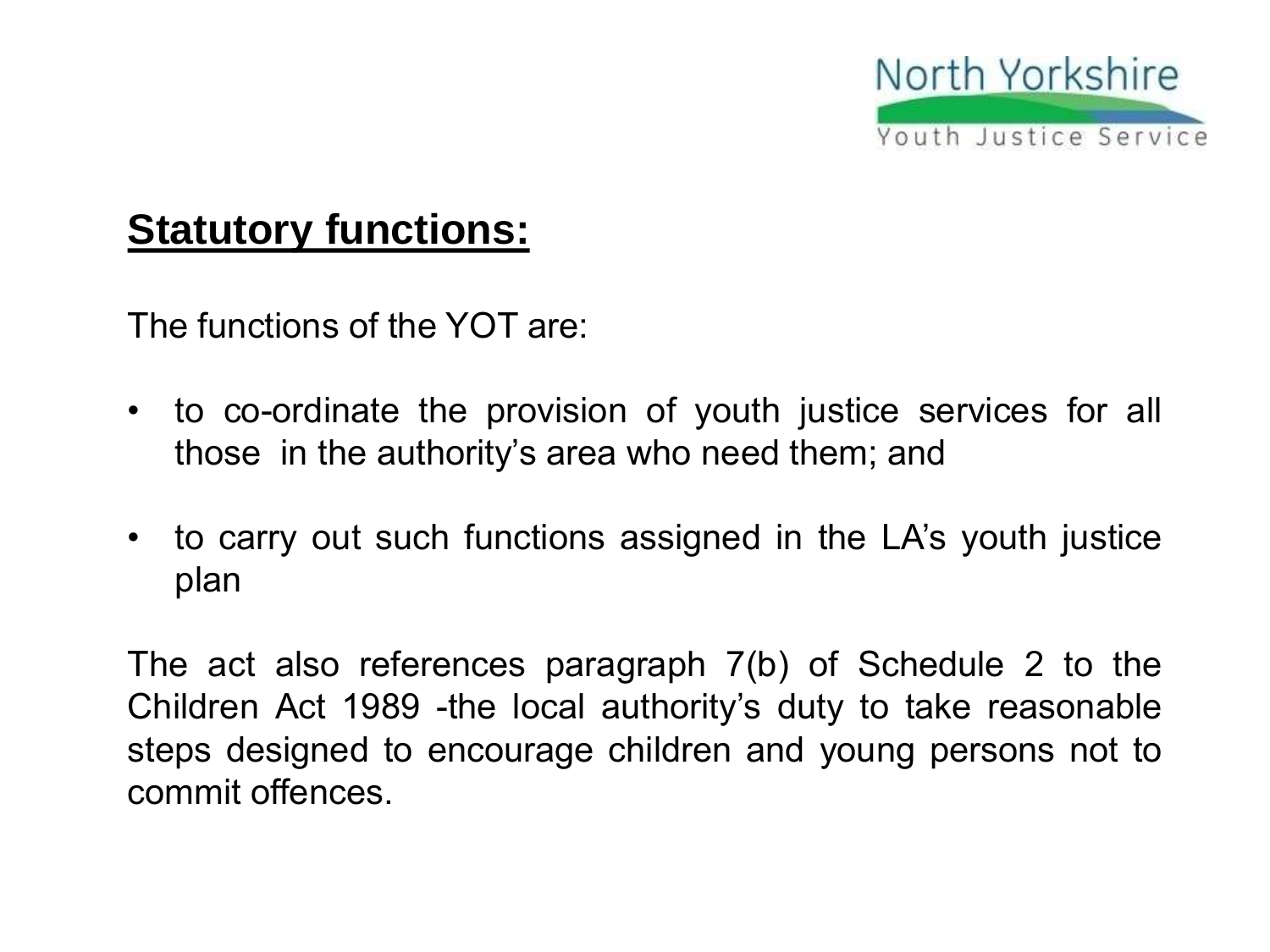

### **Youth Justice Plan:**

Section 40 of the act sets out responsibilities in relation to the production of an annual youth justice plan. It states that it is the duty of each local authority, after consultation with the partner agencies, to formulate and implement for each year a youth justice plan setting out:

- How youth justice services in their area are to be provided and funded
- How the YOT will be composed and funded, how it will operate, and what functions it will carry out.

The youth justice plan must be submitted to the YJB and published in accordance with directions of the Secretary of State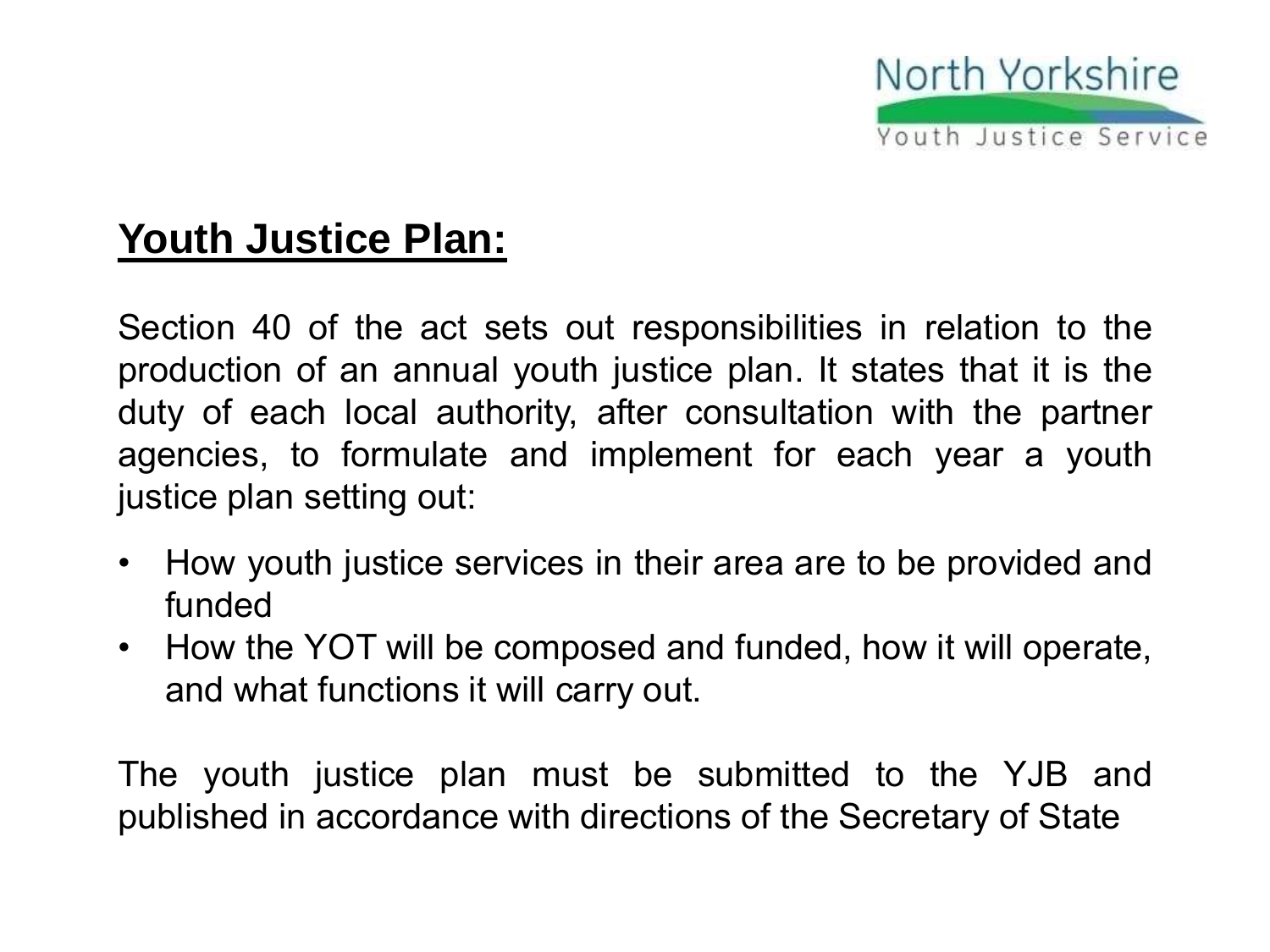

#### **Youth Justice Plan Priorities 2016/17:**

- Service Review
- Reduction of crime
- Young people in custody
- Reduce First time Entrants
- Restorative Justice & Victim Engagement
- Increased awareness of Child Sexual Exploitation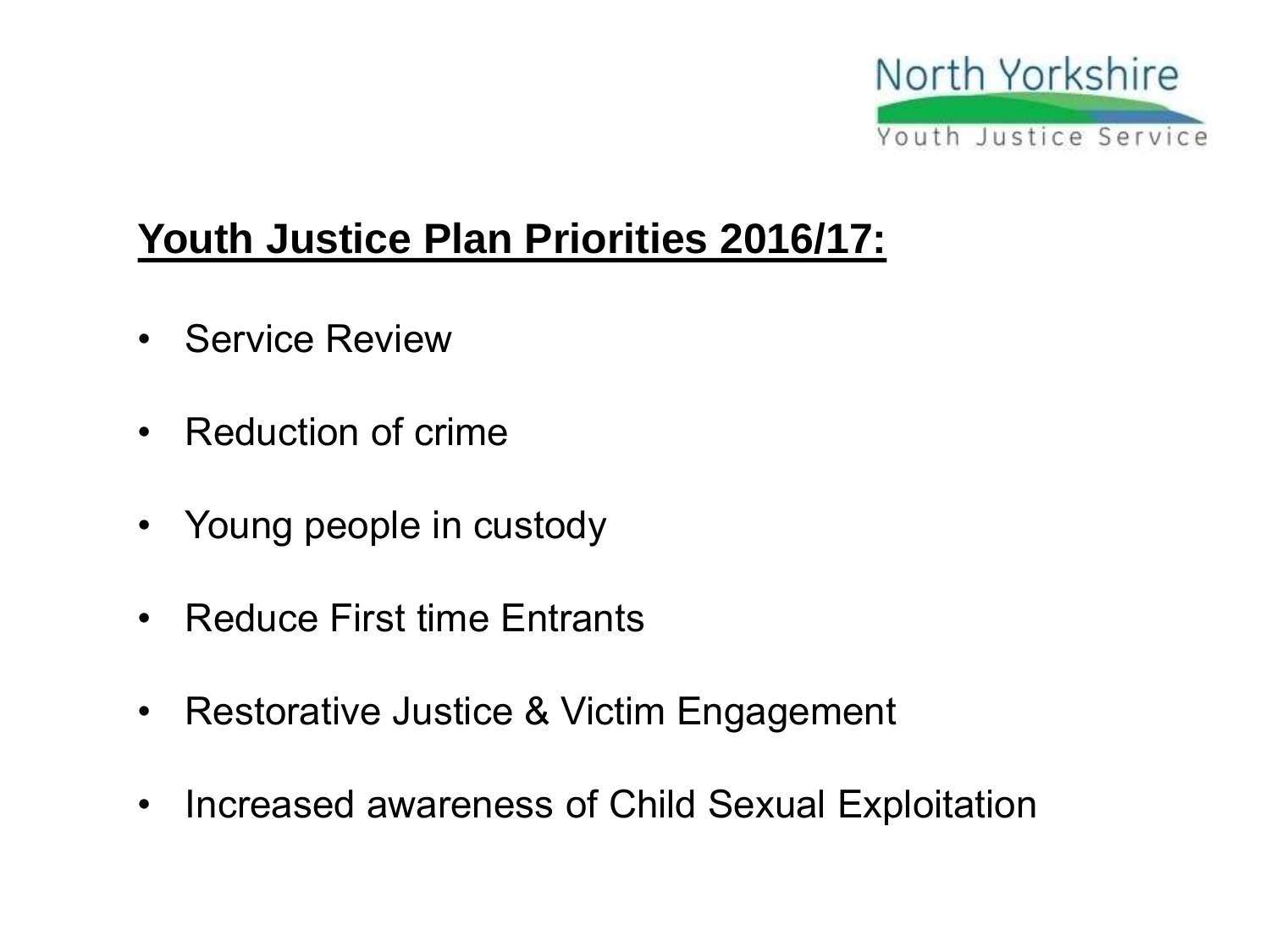

#### **The YOT Management Board**

The primary duty to ensure a YOT, and appropriate youth justice services, are in place rests with the local authority.

The role of the YOT Management Board is to:

- Determine how the youth offending team(s) is to be composed and funded, how it is to operate and what functions it is to carry out;
- Determine how appropriate youth justice services are to be provided and funded;
- Oversee the formulation each year of a draft youth justice plan;
- Oversee the appointment or designation of a youth offending team manager; and
- Agree measurable objectives linked to key performance indicators as part of the youth justice plan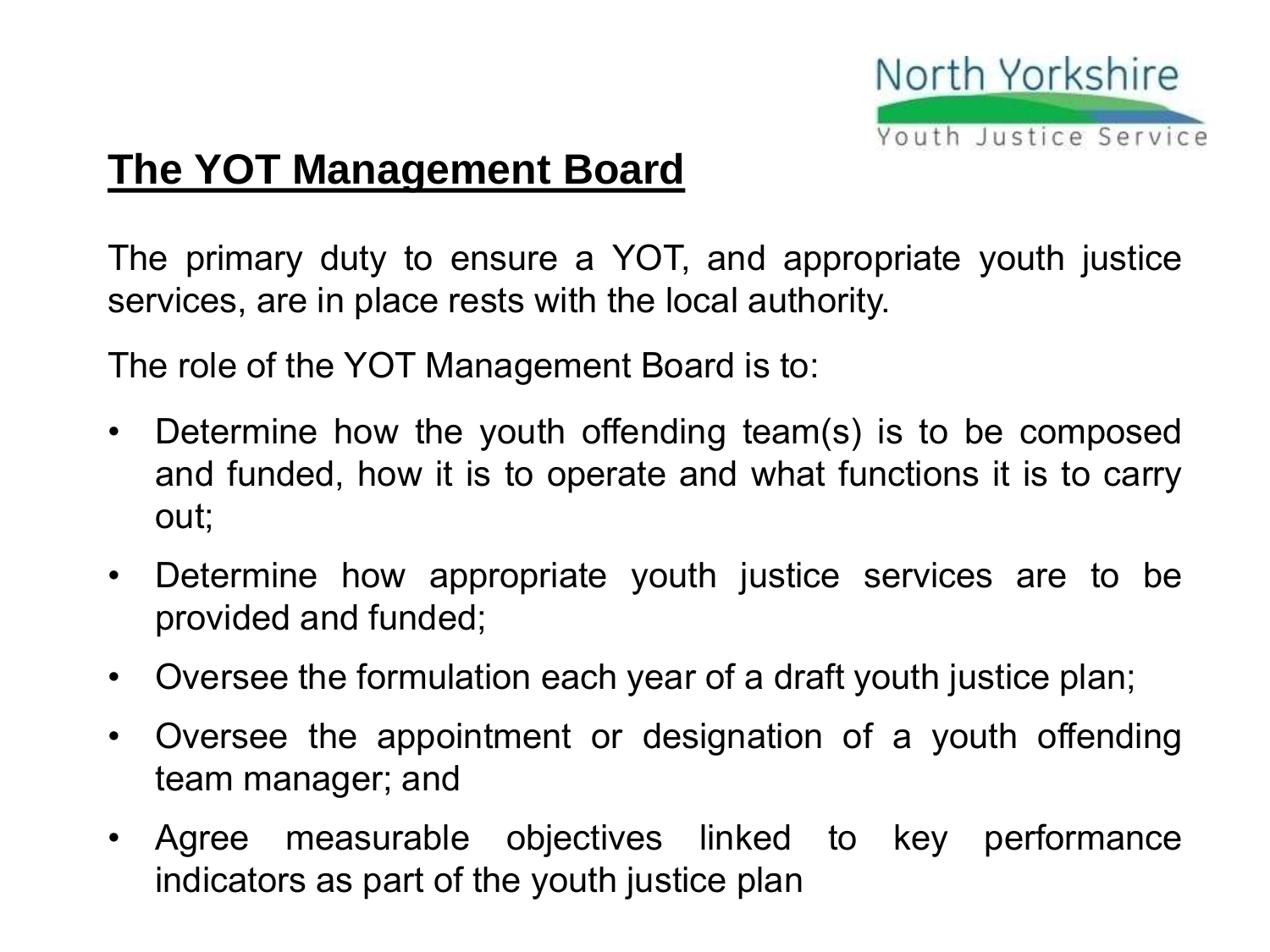

#### **Offending Cohorts**

- The number of young people in the youth justice system nationally has reduced by approx. 80% since 2007
- This picture is reflected in North Yorkshire when comparing the position in 2007 with the most recent data
	- $\geq$  Cohort size reduced from 1,756 to 361 79% reduction
	- $\triangleright$  No. of First Time Entrants reduced from 1,175 to 217 81% reduction
- The young people remaining in the cohort are more complex and challenging with characteristics that suggest they are more likely to re-offend
- There has been a shift in the age group who are most likely to re-offend, with the 10-14 age group now more likely to reoffend than the 15-17 age group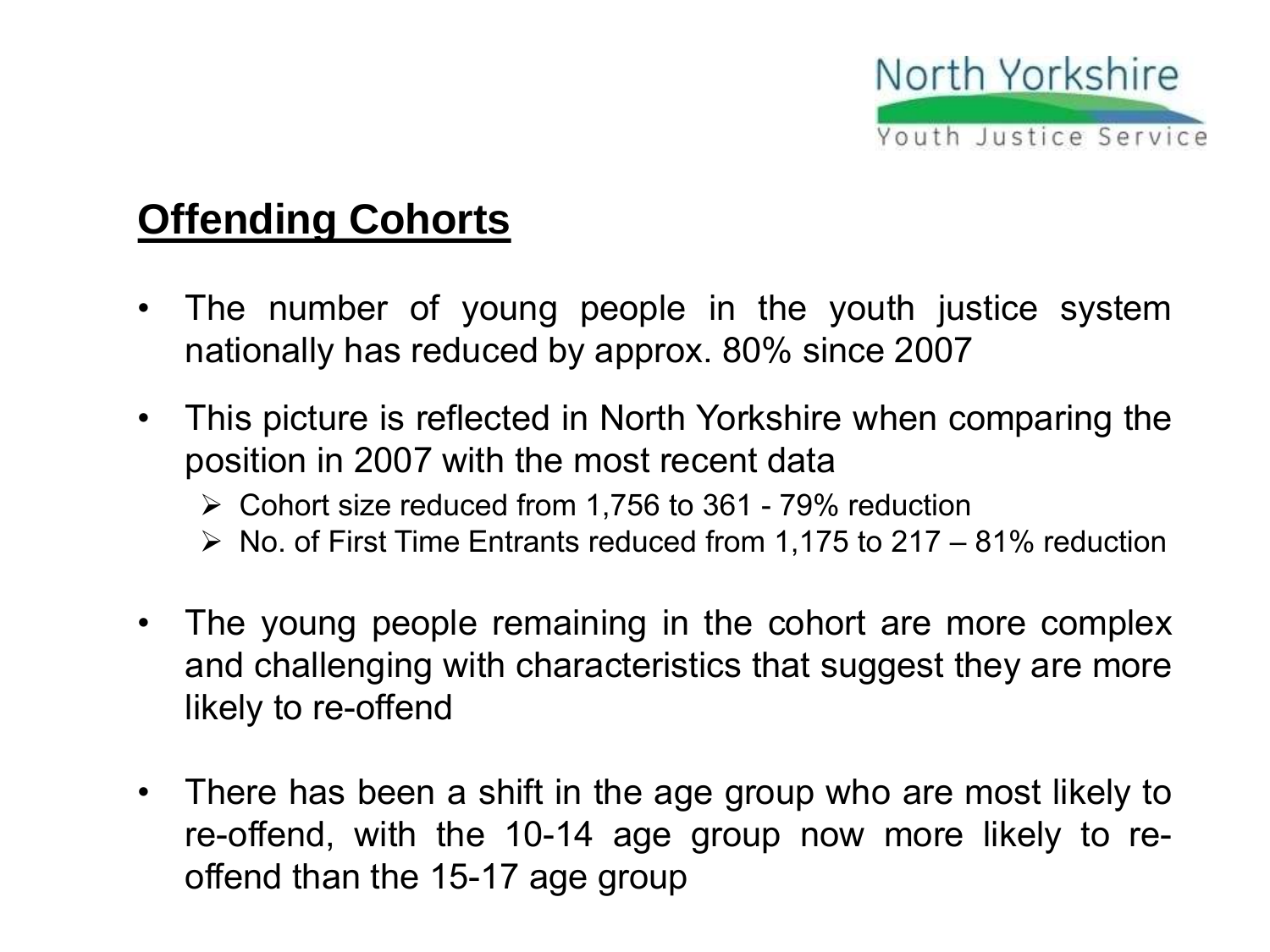

#### **There are 3 National Measures for YOTs:**

- 1) First Time Entrant rate per 100,000 of 10-17 population
- 2) Re-offending 12 month tracking period: a) Percentage of offenders who re-offend b) Average number of re-offences per re-offender
- 3) Use of Custody rate per 1,000 of the 10-17 population

Measures are also agreed by the YJS Management Board, reported on quarterly and included within the Strategic Plan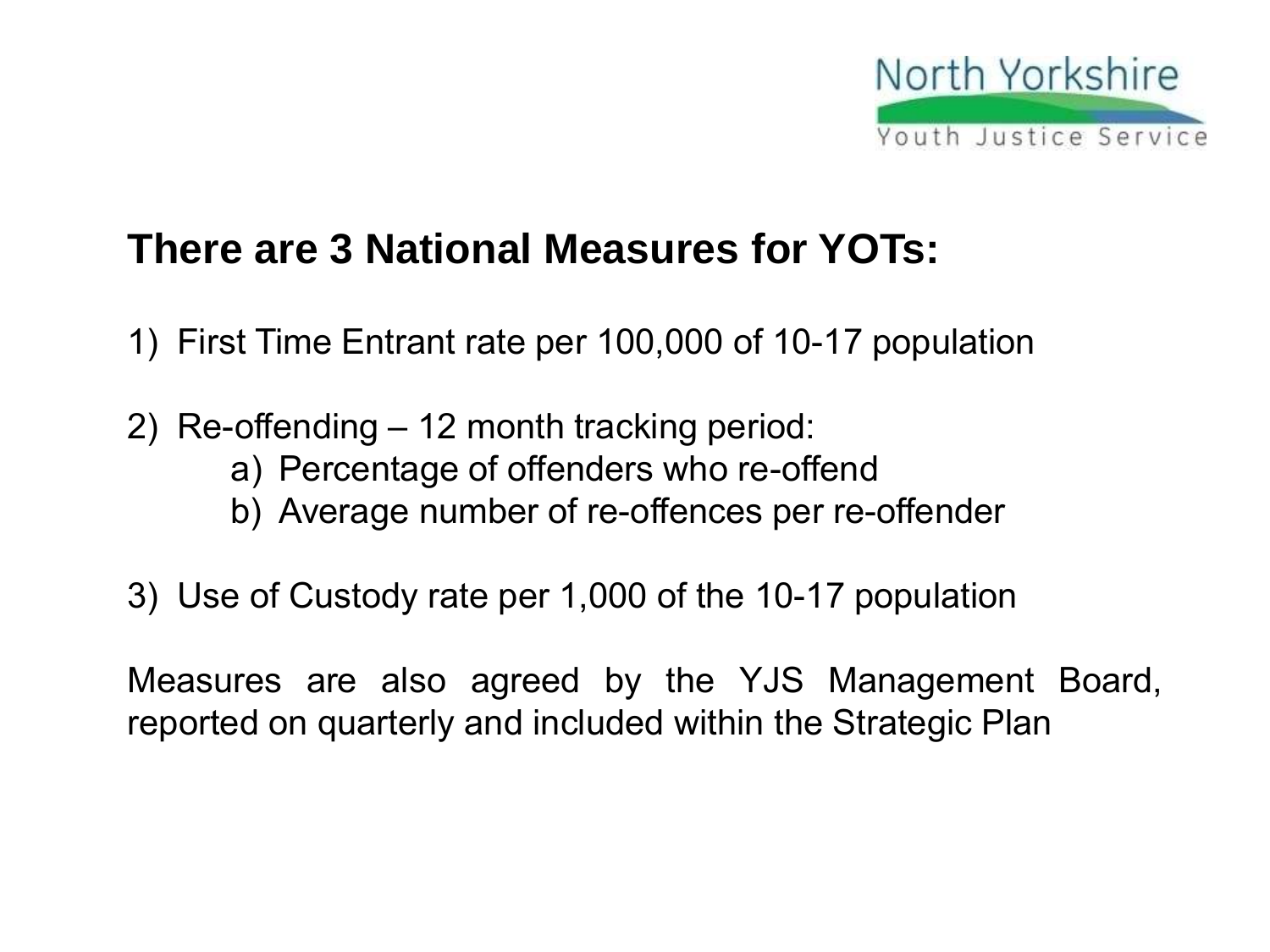

### **First Time Entrant rate per 100,000 of the 10-17 population:**

- Latest data relates to period Oct 15-Sept 16
- 403 per 100,000 (217 young people)
- Rate of  $403 = 93<sup>rd</sup>$  out of 138 YOTs
- Rate has decreased by 17% in the latest 6 month period
- The national rate is 334 per 100,000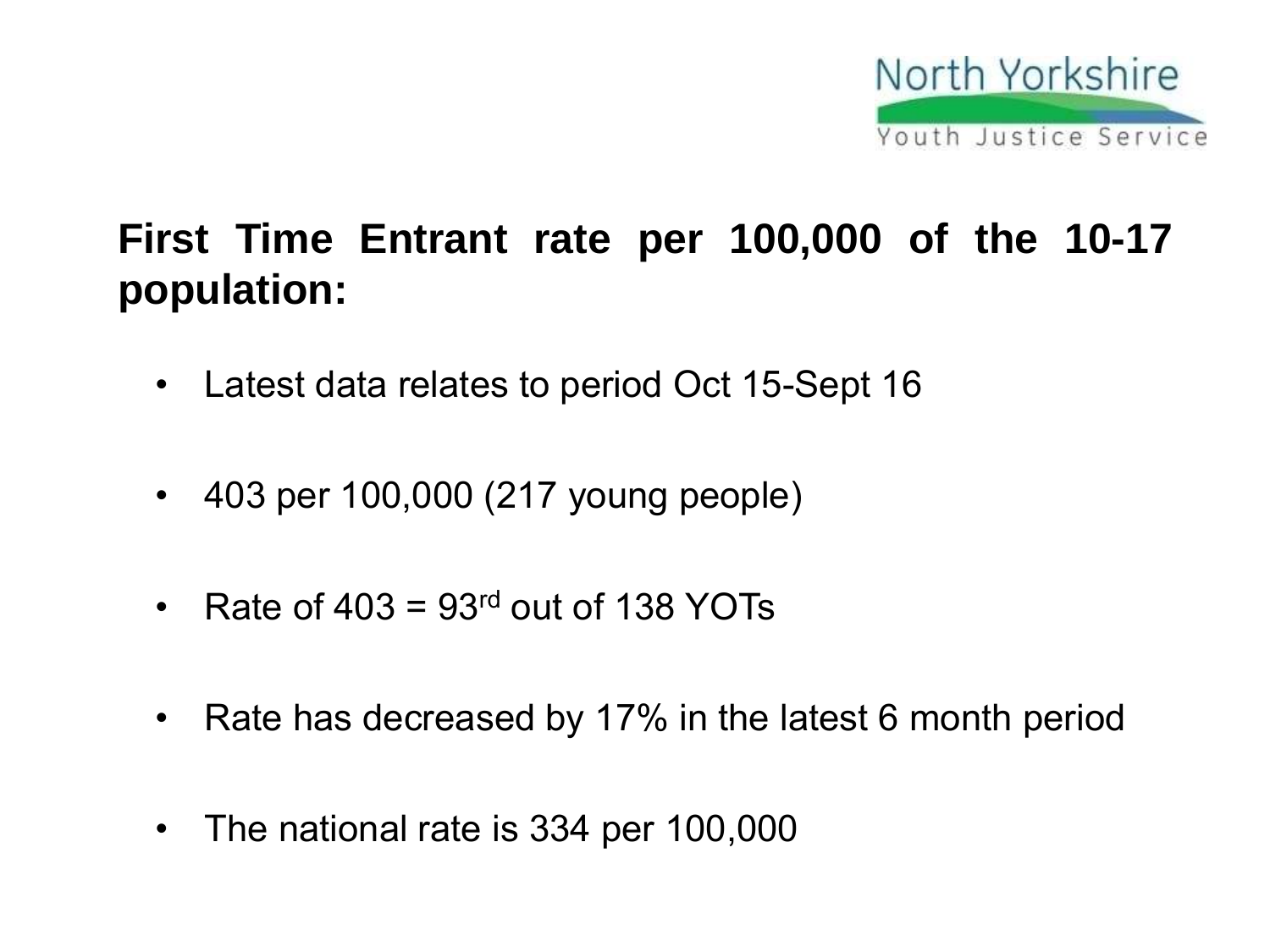

#### **Re-offending – 12 month tracking period:**

- a) Percentage of offenders who re-offend
	- Latest data relates to period Apr 14 Mar 15
	- 40.4% =  $83<sup>rd</sup>$  out of 138 YOTs
	- The national figure is 37.7%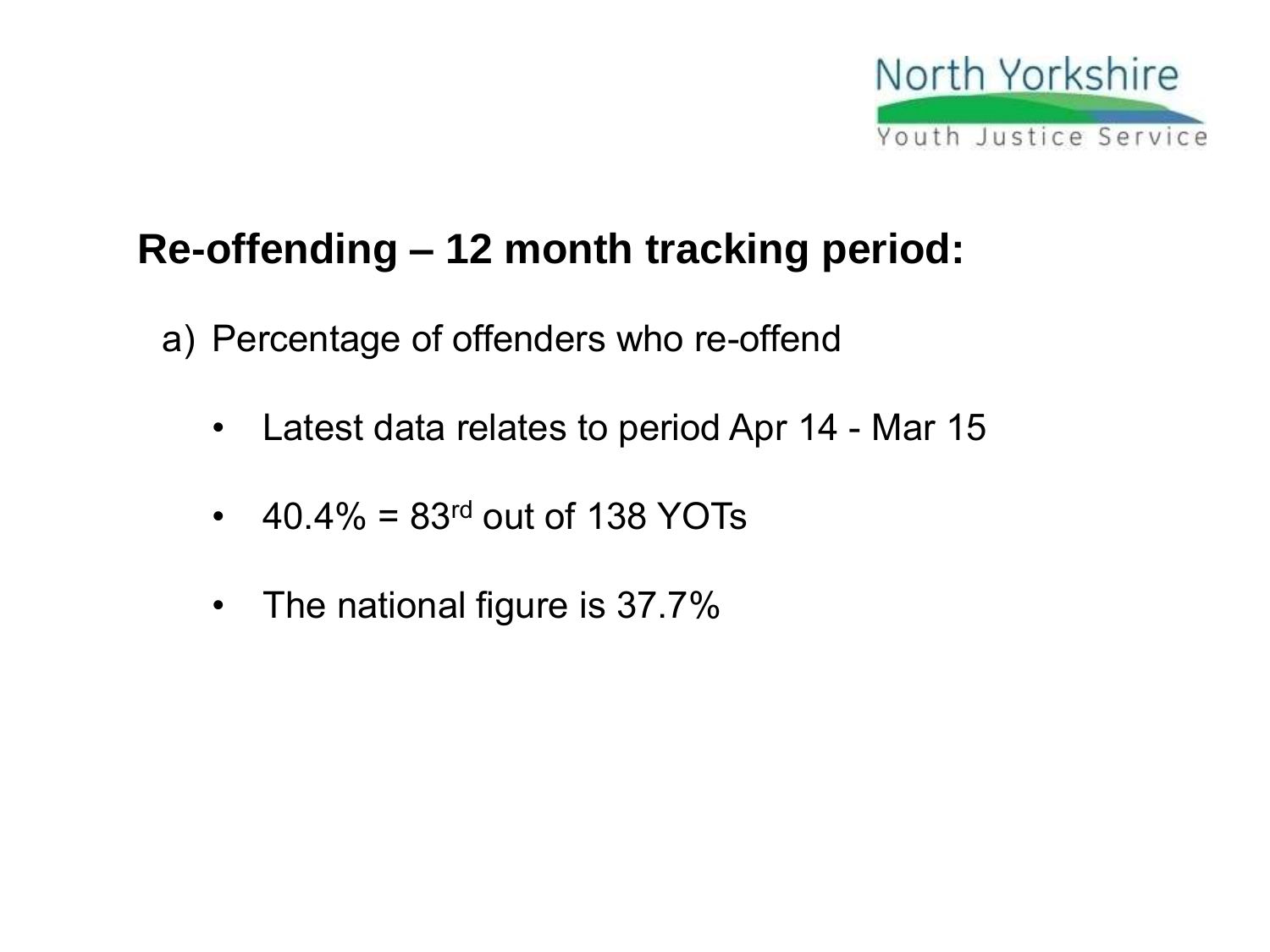

#### **Re-offending – 12 month tracking period:**

b) Average number of re-offences per re-offender

- Latest data relates to period Apr 14-Mar 15
- $4.23 = 131$ rd out of 138 YOTs
- Decreases in the rate have been seen in each of the last two periods
- The national rate is 3.27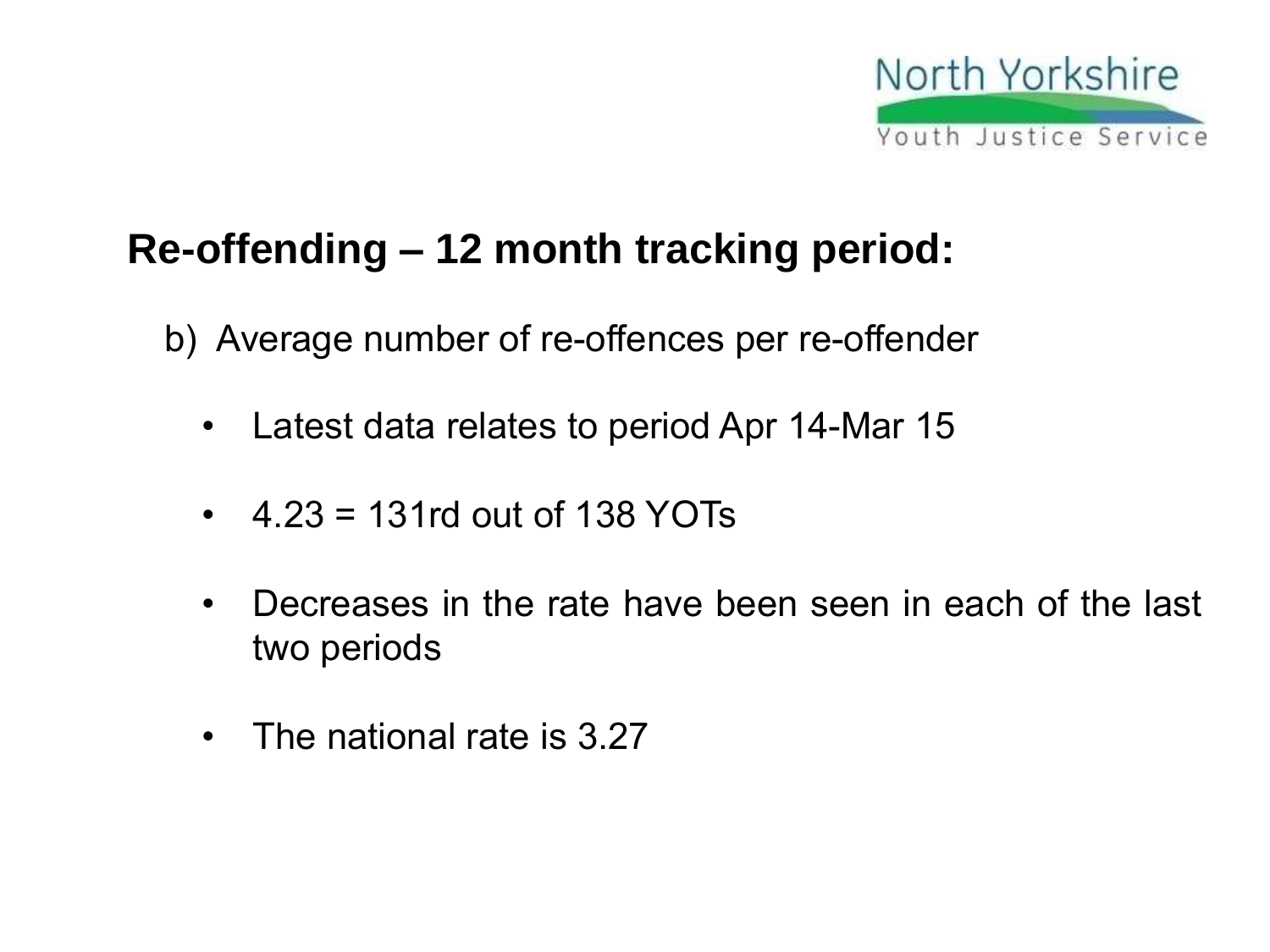

#### **Use of Custody rate per 1,000 of the 10-17 population**

- Latest date relates to the period Jan Dec 16
- 0.28 per 1,000 (15 young people)
- Rate of  $0.28 = 55$ th out of 138 YOTs
- The national rate is 0.37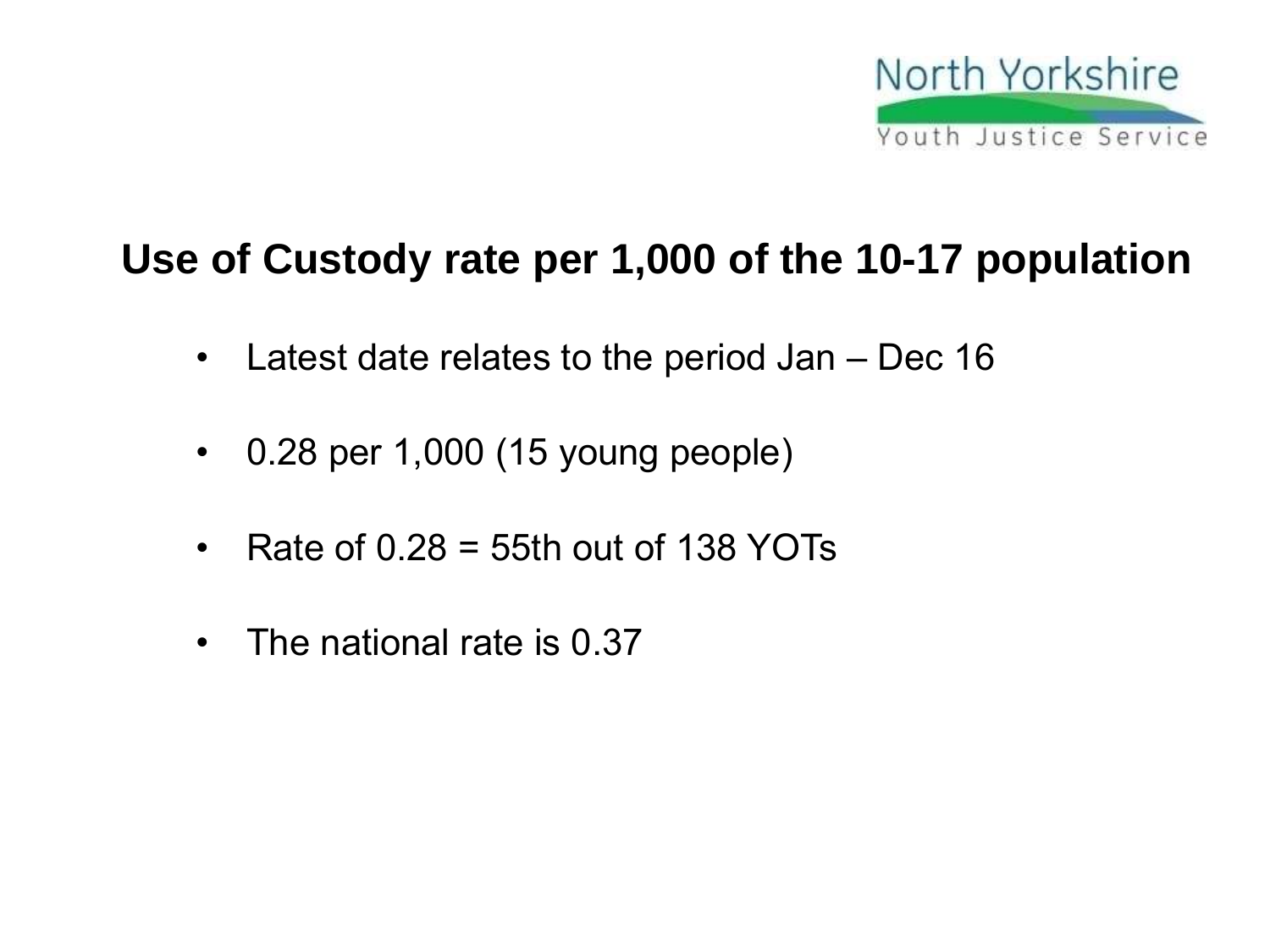

#### **Challenges**

- Funding reductions, both from national grant funding and local statutory partners
- Need to reduce re-offending rates, particularly the frequency rate, against the backdrop of reduced resources
- Need to change the present delivery model which is not sustainable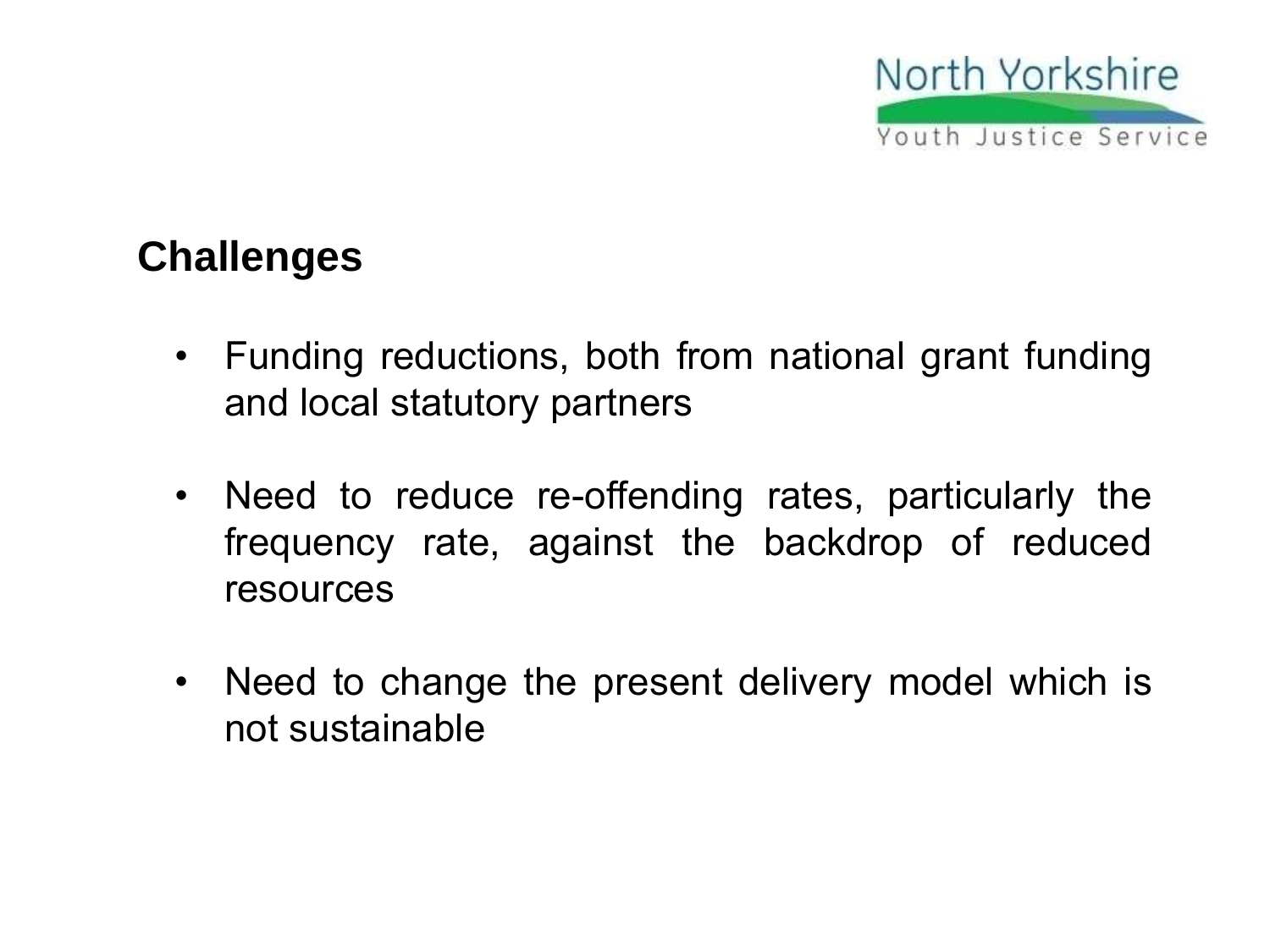



#### **Tier 1**

- · Out of court disposal panels
- · Out of court disposals
- · Referral Orders 6 months or less
- · Bail Support
- · Reparation Orders
- · Parenting Orders
- · RJ Services and Victims

#### **Tier 2**

- · Referral Orders 7 months or more
- · Community Orders
- · Custody
- · Remands and Bail Support
- · Appropriate Adults
- · RJ Services and Victims
- · Court Services Including Weekends and Bank Holidays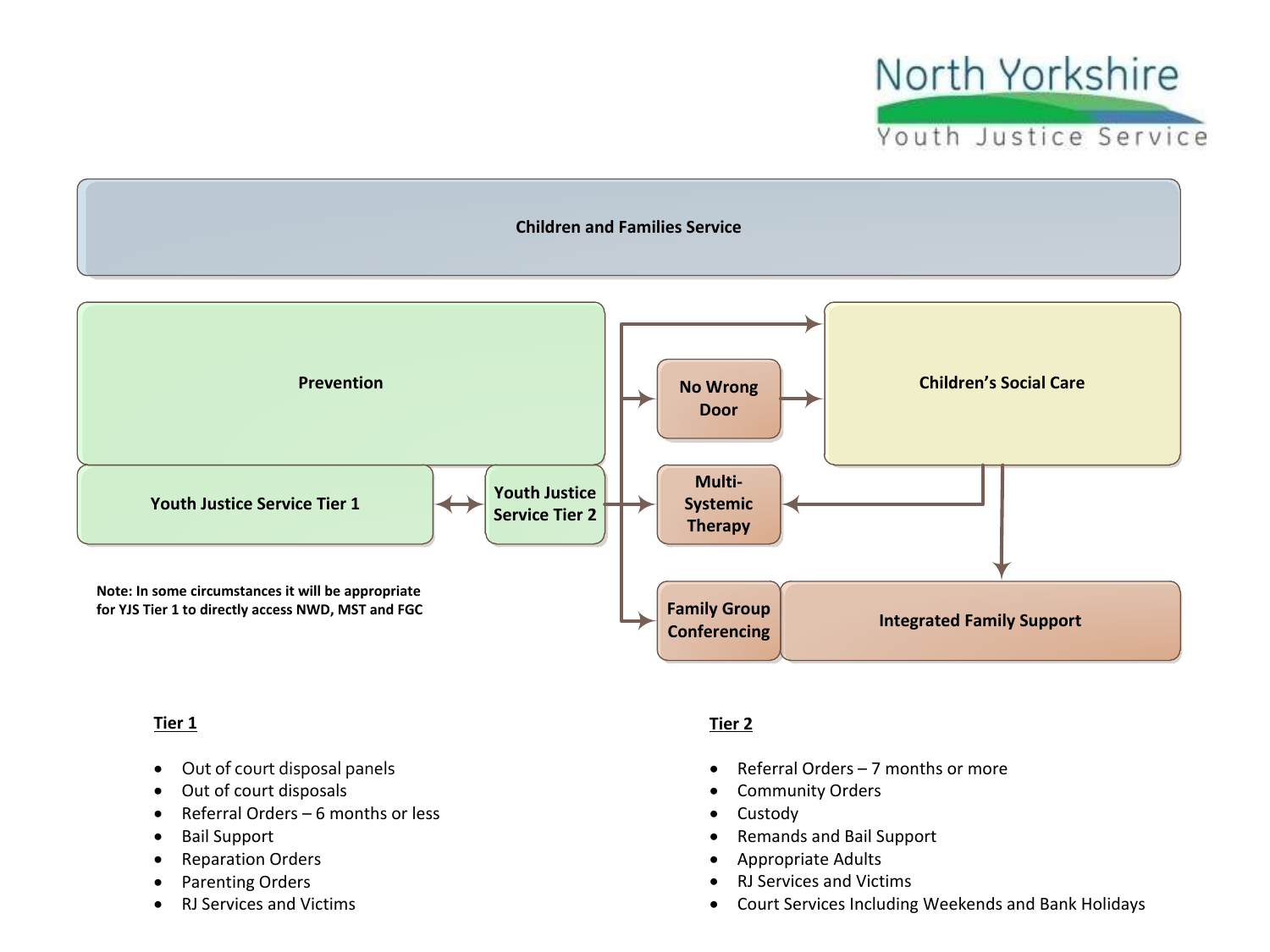

### **Horizon Scanning**

- Devolution agenda & its potential impact
	- o Need for greater integration between the Criminal Justice System and sectors that have the greatest potential for long term change
- Charlie Taylor 'Review of the Youth Justice System'
	- o Awaiting news on how this may be taken forward
	- o Recommendations included:
		- $\triangleright$  A more devolved youth justice system
		- $\triangleright$  Secure schools located in the regions they serve
		- $\triangleright$  Replace the Youth Justice Board
		- $\triangleright$  All local authorities, police forces and health services should jointly operate diversion schemes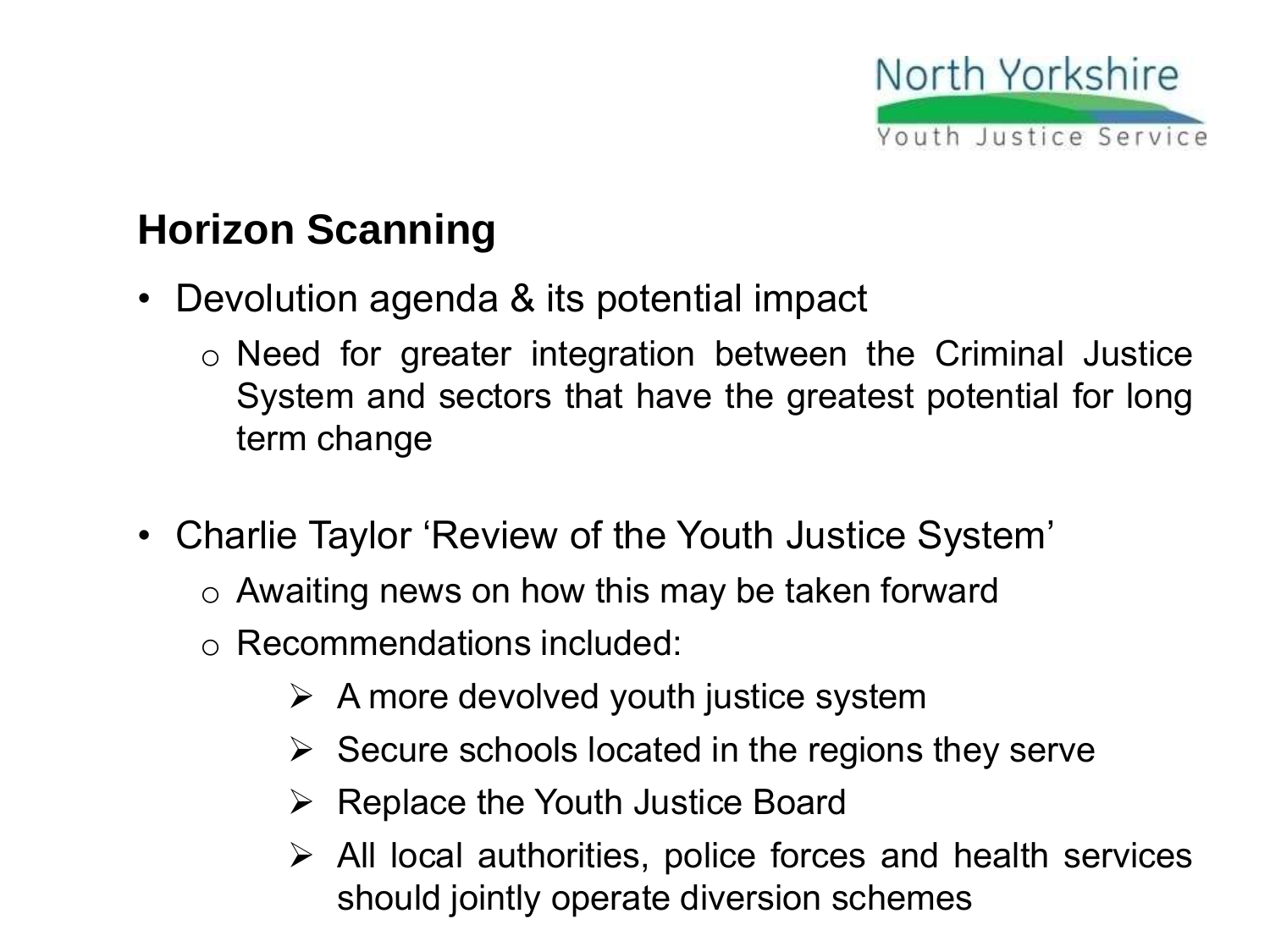

#### **Victim Engagement and Satisfaction**

In Apr - Dec 2016, out of the 218 identifiable victims (relating to 169 disposals closed), 118 accepted a service from YJS. The level of the service ranged from a discussion with the victim explaining the process to the victim, attending a face to face mediation meeting and having the opportunity to meet the young person and explain how they were affected by the incident.

116 out of the 118 who received a service expressed their satisfaction with the service provided.

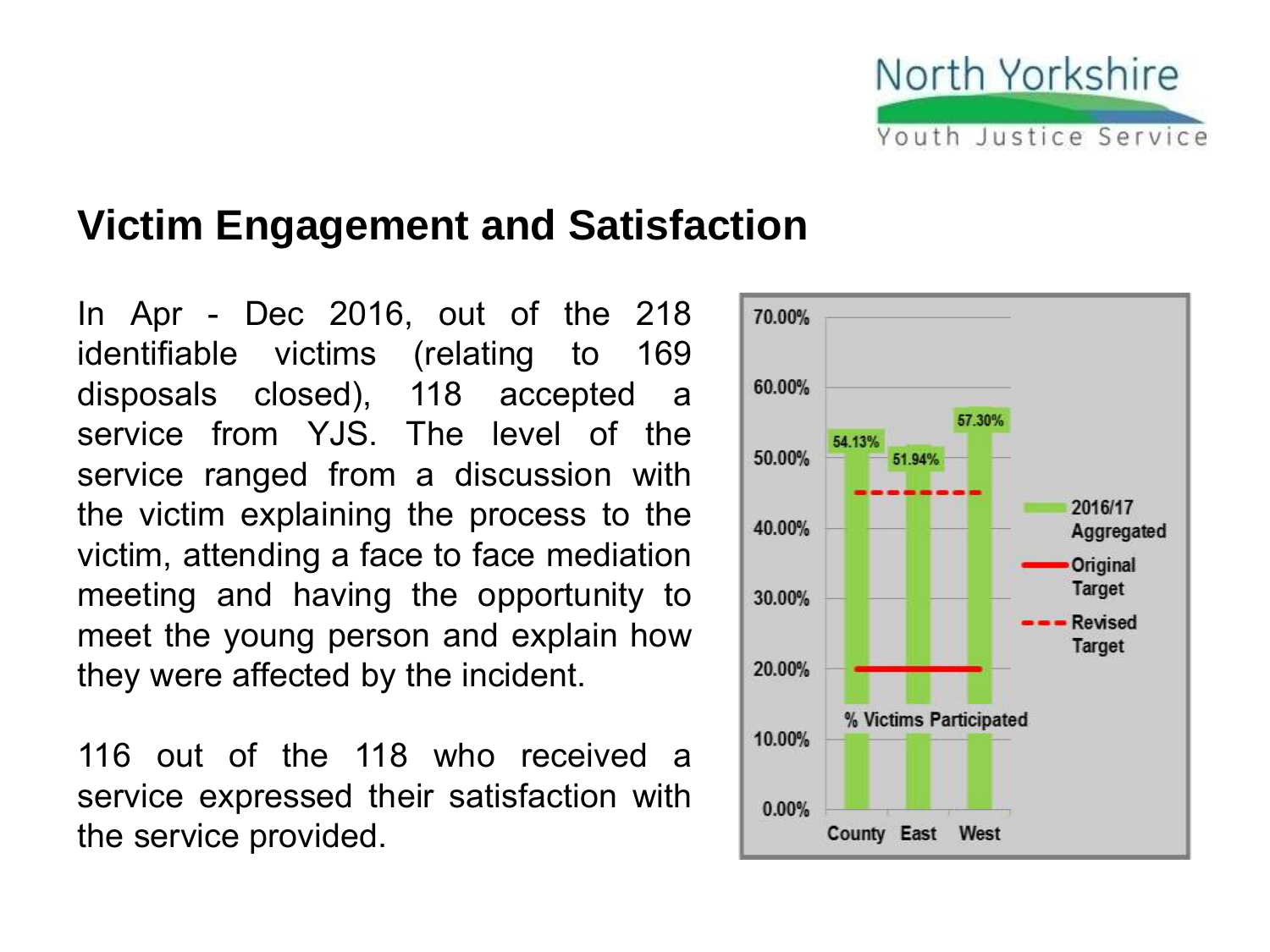

#### **Substantive Outcomes Available**

| Group                     | Category                           |
|---------------------------|------------------------------------|
| Out of court disposals    | Caution                            |
|                           | <b>Conditional caution</b>         |
| <b>First-tier penalty</b> | Sentence deferred                  |
|                           | Absolute discharge                 |
|                           | Conditional discharge              |
|                           | <b>Bind over</b>                   |
|                           | Fine                               |
|                           | <b>Compensation Order</b>          |
|                           | Referral Order                     |
|                           | <b>Reparation Order</b>            |
| Community penalty         | <b>Youth Rehabilitation Order</b>  |
| Custodial sentence        | Detention and Training Order (DTO) |
|                           | Section 90-91                      |
|                           | Section 226B and [Section 226]     |